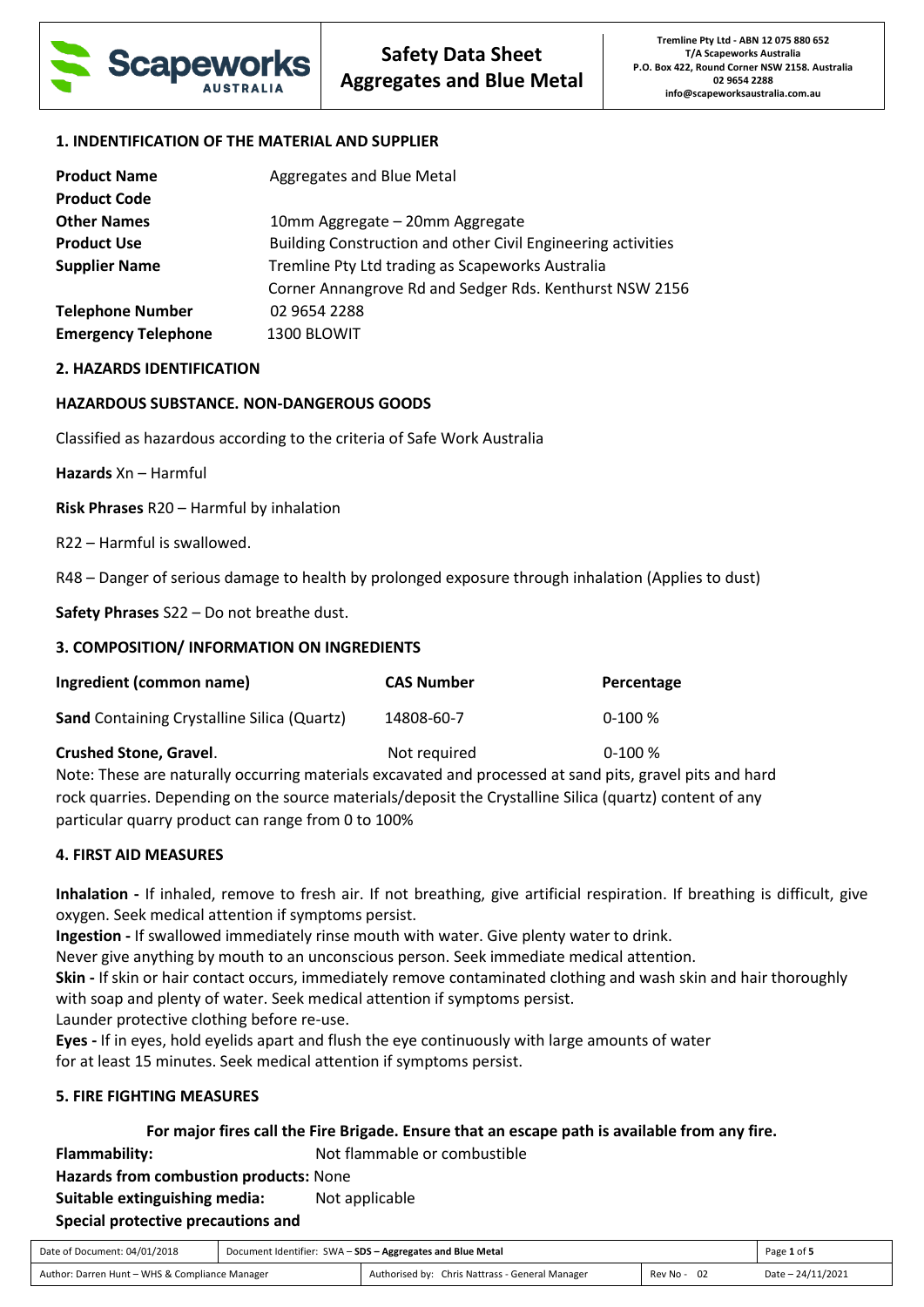

**equipment for fire fighters:** None **Hazchem code:** None allocated

# **6. ACCIDENTAL RELEASE MEASURES**

**Spills -** In the event of a major spill, prevent spillage from entering drains or water courses.

Wear full protective clothing including eye/face protection, P1 or P2 particulate respirator (dust mask) and impervious elbow-length gloves. Evacuate general area and deny access to unnecessary and unprotected personnel. Spilled area should be wet down with water to reduce dust generation before clean up.

If unable to reuse or recycle, dispose of waste materials according to applicable local and state government regulations.

# **7. HANDLING AND STORAGE**

**Handling -** Use of safe work practices are recommended to avoid eye or skin

contact and inhalation. Observe good personal hygiene, including washing hands before eating. Provide adequate ventilation. Avoid inhaling dust which can be generated during processing, handling and storage. Use a P1 or P2 particulate respirator (dust mask).

**Storage -** Store in a cool, dry area. Avoid generating and inhaling dust.

# **8. EXPOSURE CONTROL/ PERSONAL PROTECTION**

| <b>Exposure Standards</b>     | <b>Aluminium oxide:</b>                                                                                                                                                                                                                                                               |  |  |
|-------------------------------|---------------------------------------------------------------------------------------------------------------------------------------------------------------------------------------------------------------------------------------------------------------------------------------|--|--|
| (Safe Work Australia)         | TWA: - ppm / 10 mg/m3                                                                                                                                                                                                                                                                 |  |  |
|                               | STEL: - $ppm$ / - $mg/m3$                                                                                                                                                                                                                                                             |  |  |
|                               | Fumed silica (respirable dust):                                                                                                                                                                                                                                                       |  |  |
|                               | TWA: - $ppm / 2 mg/m3$                                                                                                                                                                                                                                                                |  |  |
|                               | STEL: - $ppm / - mg/m3$                                                                                                                                                                                                                                                               |  |  |
|                               | Quartz (crystalline silica):                                                                                                                                                                                                                                                          |  |  |
|                               | TWA: - $ppm / 0.1mg/m3$                                                                                                                                                                                                                                                               |  |  |
|                               | STEL: - ppm $/$ - mg/m3                                                                                                                                                                                                                                                               |  |  |
|                               | <b>Titanium dioxide:</b>                                                                                                                                                                                                                                                              |  |  |
|                               | TWA: - ppm / 10 mg/m3                                                                                                                                                                                                                                                                 |  |  |
|                               | STEL: - $ppm$ / - $mg/m3$                                                                                                                                                                                                                                                             |  |  |
|                               | Nickel (metal):                                                                                                                                                                                                                                                                       |  |  |
|                               | TWA: - $ppm / 1mg/m3$                                                                                                                                                                                                                                                                 |  |  |
|                               | STEL: - ppm $/$ - mg/m3                                                                                                                                                                                                                                                               |  |  |
| <b>Engineering Controls</b>   | Local exhaust ventilation is recommended when vapours can be                                                                                                                                                                                                                          |  |  |
|                               | released in excess of established airborne exposure limits.                                                                                                                                                                                                                           |  |  |
| <b>Respiratory Protection</b> | If exposed to dust wear a Safe Work Australia approved P1 or P2 particulate<br>respirator (dust mask). See Australian Standards AS/NZS 1715 and 1716 for<br>more information. Use only respirators that bear the Australian Standards<br>mark and are fitted and maintained correctly |  |  |
| <b>Eye Protection</b>         | Non-fogging dust resistant goggles or safety glasses. See Australian<br>Standards AS 1336 and AS/NZS 1337 for more information.                                                                                                                                                       |  |  |
| <b>Skin Protection</b>        | Wear standard duty gloves, loose, comfortable protective clothing and<br>boots. See Australian Standards AS 2161 and 2919 and AS/NZS 2210 for<br>more information.                                                                                                                    |  |  |

| Date of Document: 04/01/2018                   | Document Identifier: SWA - SDS - Aggregates and Blue Metal |                                                 | Page 2 of 5 |                   |
|------------------------------------------------|------------------------------------------------------------|-------------------------------------------------|-------------|-------------------|
| Author: Darren Hunt - WHS & Compliance Manager |                                                            | Authorised by: Chris Nattrass - General Manager | Rev No - 02 | Date - 24/11/2021 |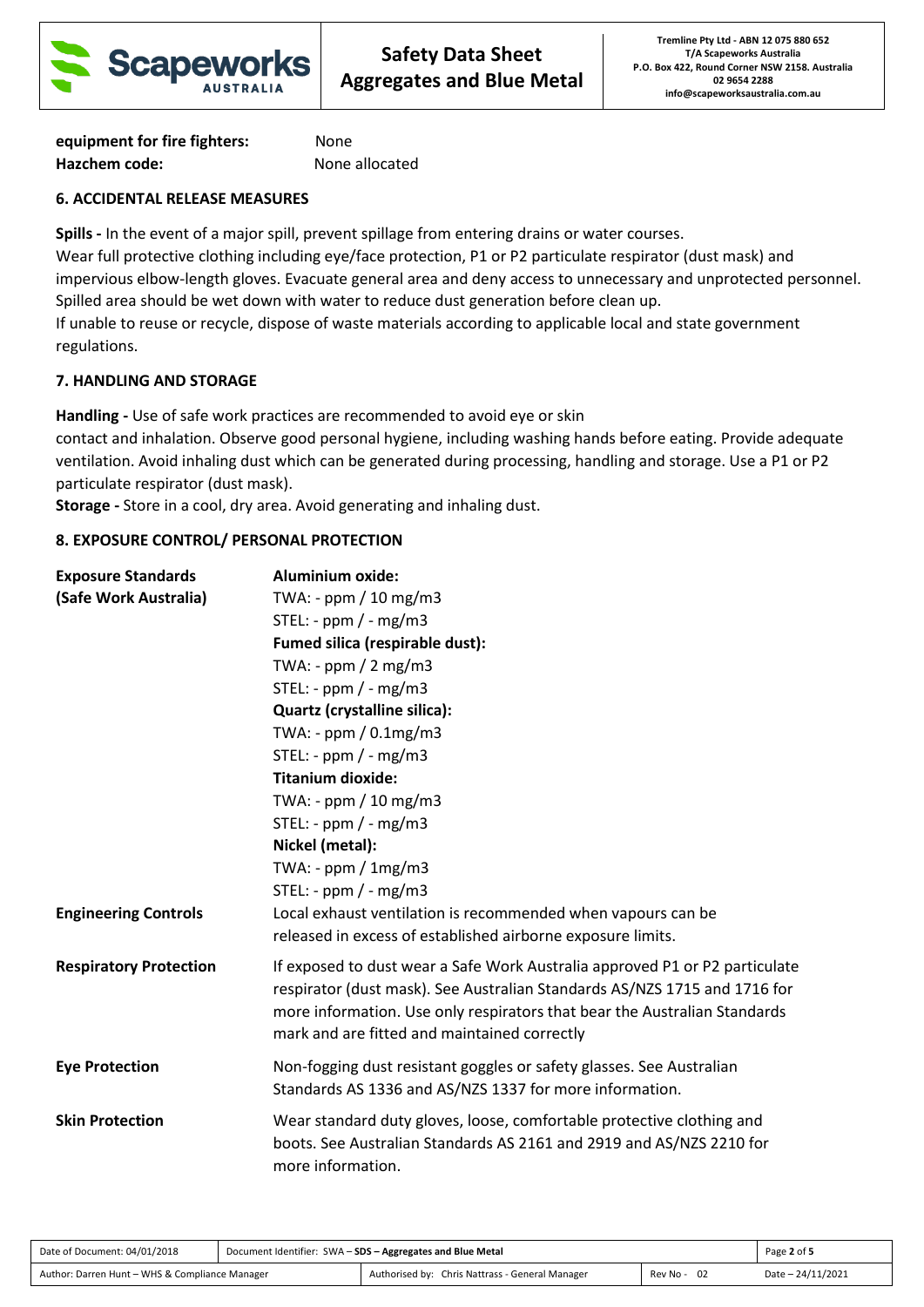

| <b>Hygienic Practices</b> | Food, beverages and tobacco products should not be stored or               |
|---------------------------|----------------------------------------------------------------------------|
|                           | consumed where this material is in use. Always wash hands before smoking,  |
|                           | eating, drinking or using the toilet. Wash contaminated clothing and other |
|                           | protective equipment before storage or re-use.                             |
|                           | Provide eyewash fountains and safety showers in close proximity to points  |
|                           | of potential exposure.                                                     |

### **9. PHYSICAL AND CHEMICAL PROPERTIES**

| Appearance                      | Brown to grey blend of natural organic and mineral substances |
|---------------------------------|---------------------------------------------------------------|
| Odour                           | Non-specific earthy odour                                     |
| <b>Solubility in Water</b>      | Insoluble                                                     |
| pH                              | No information available                                      |
| <b>Boiling Point</b>            | Not applicable                                                |
| <b>Melting Point</b>            | Not applicable                                                |
| <b>Vapour Pressure</b>          | Not applicable                                                |
| <b>Specific Gravity (H2O=1)</b> | No information available                                      |
| <b>Evaporation Rate (H2O=1)</b> | Not applicable                                                |
| <b>Flash Point (Closed Cup)</b> | Not applicable                                                |
| Flammable Limit - Lower         | Not applicable                                                |
| Flammable Limit - Upper         | Not applicable                                                |

#### **10. STABILITY AND REACTIVITY**

| Stable.                  |
|--------------------------|
| No information available |
| No information available |
|                          |
| Will not occur.          |
| No information available |
|                          |

## **11. TOXICOLOGY INFORMATION**

| <b>Routes of Exposure</b>   | Inhalation, ingestion, eye and skin                        |                                                                                                                                                                                                                                                                                                                                                                                                                                                                                                                                                                                                                                                                                                                                                                                                                                                                                                                                                                                                                                                                                                                                                                                                                                                                                                   |             |
|-----------------------------|------------------------------------------------------------|---------------------------------------------------------------------------------------------------------------------------------------------------------------------------------------------------------------------------------------------------------------------------------------------------------------------------------------------------------------------------------------------------------------------------------------------------------------------------------------------------------------------------------------------------------------------------------------------------------------------------------------------------------------------------------------------------------------------------------------------------------------------------------------------------------------------------------------------------------------------------------------------------------------------------------------------------------------------------------------------------------------------------------------------------------------------------------------------------------------------------------------------------------------------------------------------------------------------------------------------------------------------------------------------------|-------------|
| <b>Acute Health Effects</b> | Inhalation:                                                | May cause irritation, inflammation and sensitisation of the nose, long<br>term occupational over-exposure or prolonged breathing-in (or<br>inhalation) of crystalline silica dust at levels above the NES carries the<br>risk of causing serious and irreversible lung disease, including<br>bronchitis, and silicosis (scarring of the lung), including acute and/or<br>accelerated silicosis. It may also increase the risk of other irreversible<br>and serious disorders including scleroderma (a disease affecting the<br>skin, joints, blood vessels and internal organs) and other auto-<br>immune disorders. Inhalation of dust, including crystalline silica dust,<br>is considered by medical authorities to increase the risk of lung<br>disease due to tobacco smoking. The product contains a proportion<br>of respirable free crystalline silica in the quartz component.<br>Crystalline silica (inhaled in the form of quartz or cristobalite from<br>occupational sources) has been classified by The International Agency<br>for Research on Cancer (IARC) as carcinogenic to humans (Group 1).<br>Safe work Australia - workplace exposure standards for airborne<br>contaminants classifies RCS as Category 1A (Carc. 1A) -Known to have<br>carcinogenic potential for humans. |             |
| te of Document: 04/01/2018  | Document Identifier: SWA - SDS - Aggregates and Blue Metal |                                                                                                                                                                                                                                                                                                                                                                                                                                                                                                                                                                                                                                                                                                                                                                                                                                                                                                                                                                                                                                                                                                                                                                                                                                                                                                   | Page 3 of 5 |

| Date of Document: 04/01/2018                   | Document Identifier: SWA - SDS - Aggregates and Blue Metal |                                                 | Page 3 of 5      |                   |
|------------------------------------------------|------------------------------------------------------------|-------------------------------------------------|------------------|-------------------|
| Author: Darren Hunt - WHS & Compliance Manager |                                                            | Authorised by: Chris Nattrass - General Manager | - 02<br>Rev No - | Date - 24/11/2021 |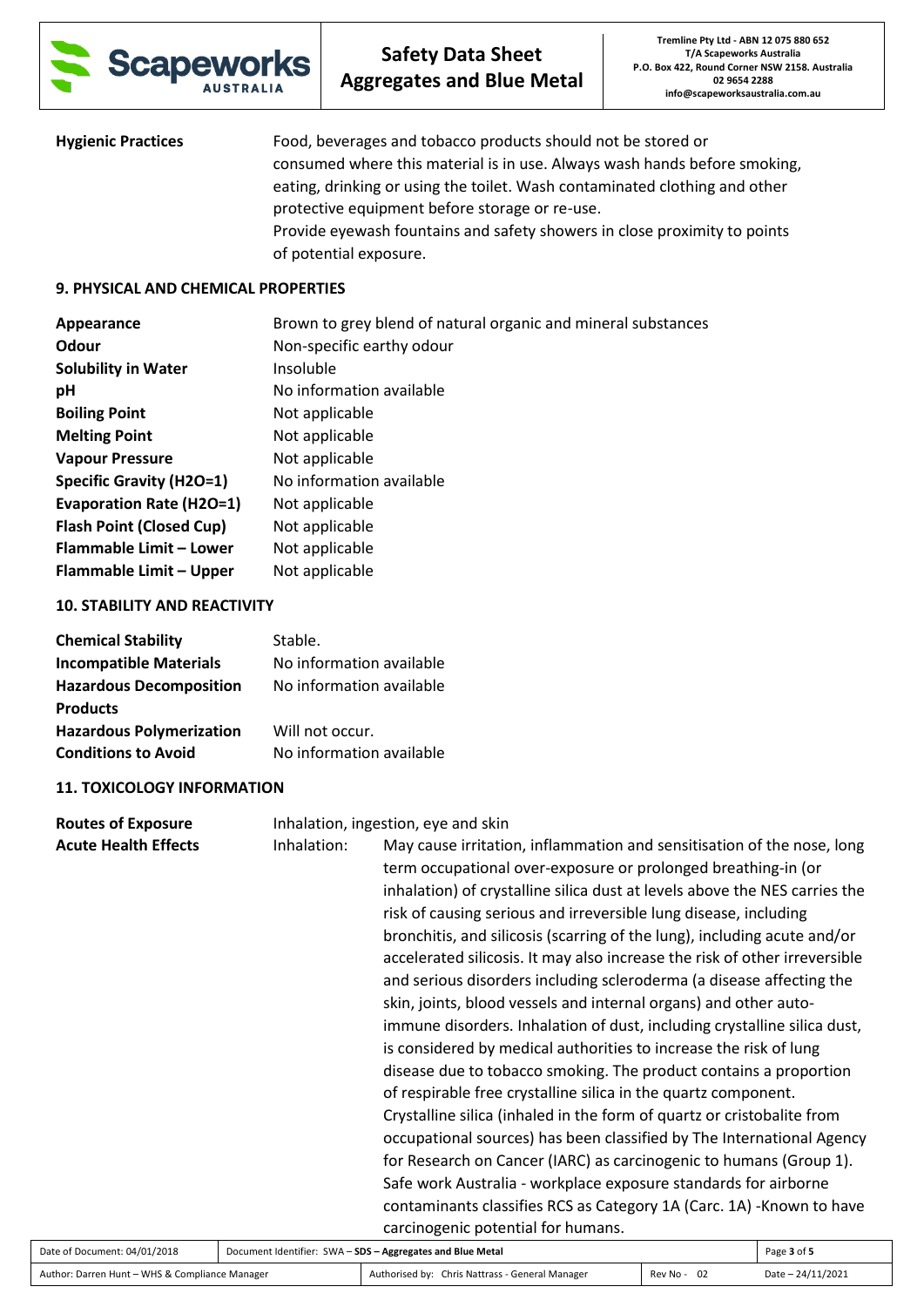

|                               | Ingestion:          | Throat and lungs.                                                                                                                                                                                                                                                                                                                                                                                                                                                                                                                                                                                            |
|-------------------------------|---------------------|--------------------------------------------------------------------------------------------------------------------------------------------------------------------------------------------------------------------------------------------------------------------------------------------------------------------------------------------------------------------------------------------------------------------------------------------------------------------------------------------------------------------------------------------------------------------------------------------------------------|
|                               |                     | Unlikely under normal conditions but swallowing this product will<br>result in abdominal discomfort and increase the risk of gastro-<br>intestinal infections.                                                                                                                                                                                                                                                                                                                                                                                                                                               |
|                               | Eye:                | May cause irritation resulting in redness and watering or even eye<br>infection.                                                                                                                                                                                                                                                                                                                                                                                                                                                                                                                             |
|                               | Skin:               | May cause irritation and in some people may lead to skin<br>sensitisation, dermatitis, or skin infection.                                                                                                                                                                                                                                                                                                                                                                                                                                                                                                    |
| <b>Chronic Health Effects</b> | tetanus.            | Repeated inhalation of dust (bio-aerosols) from these products may result in<br>respiratory irritation, inflammation or sensitisation resulting in illnesses ranging from<br>hay fever and asthma to pneumonia (eg Legionnaire's disease) and pneumonia-like<br>illnesses. It may also cause scarring of the lung (silicosis), lung cancer, chronic<br>bronchitis and increase the risk of scleroderma (thickening of the connective tissue)<br>and kidney disease. All people working with these, and other landscaping and<br>horticultural products should ensure that they are adequately protected from |
| <b>Existing Conditions</b>    |                     | The International Agency for Research on Cancer (IARC) has classified crystalline silica                                                                                                                                                                                                                                                                                                                                                                                                                                                                                                                     |
| Aggravated                    | humans and animals. | as a Type 1 carcinogen - Carcinogenic to humans, based on sufficient evidence in                                                                                                                                                                                                                                                                                                                                                                                                                                                                                                                             |

### **12. ECOLOGICAL INFORMATION**

| <b>Ecotoxicity</b> | No information available.                                                    |
|--------------------|------------------------------------------------------------------------------|
| <b>Mobility</b>    | No information available.                                                    |
| <b>Dust</b>        | Crystalline silica is non-toxic to aquatic and terrestrial organisms; is not |
|                    | biodegradable; is insoluble and is expected to have low mobility in landfill |

## **13. DISPOSAL CONSIDERATIONS**

| <b>Disposal methods and</b>    | Dispose according to applicable local and state government regulations.           |
|--------------------------------|-----------------------------------------------------------------------------------|
| containers                     | Measures should be taken to prevent dust generation during disposal and           |
|                                | exposure and personal precautions should be observed. Dampen spilled material     |
|                                | with water to avoid airborne dust, then transfer material to a suitable container |
|                                | for reuse.                                                                        |
| <b>Special precautions for</b> | Please consult your state Land Waste Management Authority for more                |
| landfill or incineration       | information. Wear sufficient respiratory protection. Dampen spilled material with |
|                                | water to avoid airborne dust.                                                     |

# **14. TRANSPORT INFORMATION**

Not classified as a dangerous good according to the Australian Code for the Transport of

Dangerous goods by road or rail.

Loads are to be covered during transport.

| <b>UN Number</b>             | Not applicable |
|------------------------------|----------------|
| <b>Proper Shipping Name</b>  | Not applicable |
| <b>Dangerous Goods Class</b> | Not applicable |
| <b>Hazchem Code</b>          | Not applicable |
| <b>Packing Group</b>         | Not applicable |
| <b>Special Precautions</b>   | Not applicable |

| Date of Document: 04/01/2018                   | Document Identifier: SWA - SDS - Aggregates and Blue Metal | Page 4 of 5                                     |             |                   |
|------------------------------------------------|------------------------------------------------------------|-------------------------------------------------|-------------|-------------------|
| Author: Darren Hunt - WHS & Compliance Manager |                                                            | Authorised by: Chris Nattrass - General Manager | Rev No - 02 | Date - 24/11/2021 |